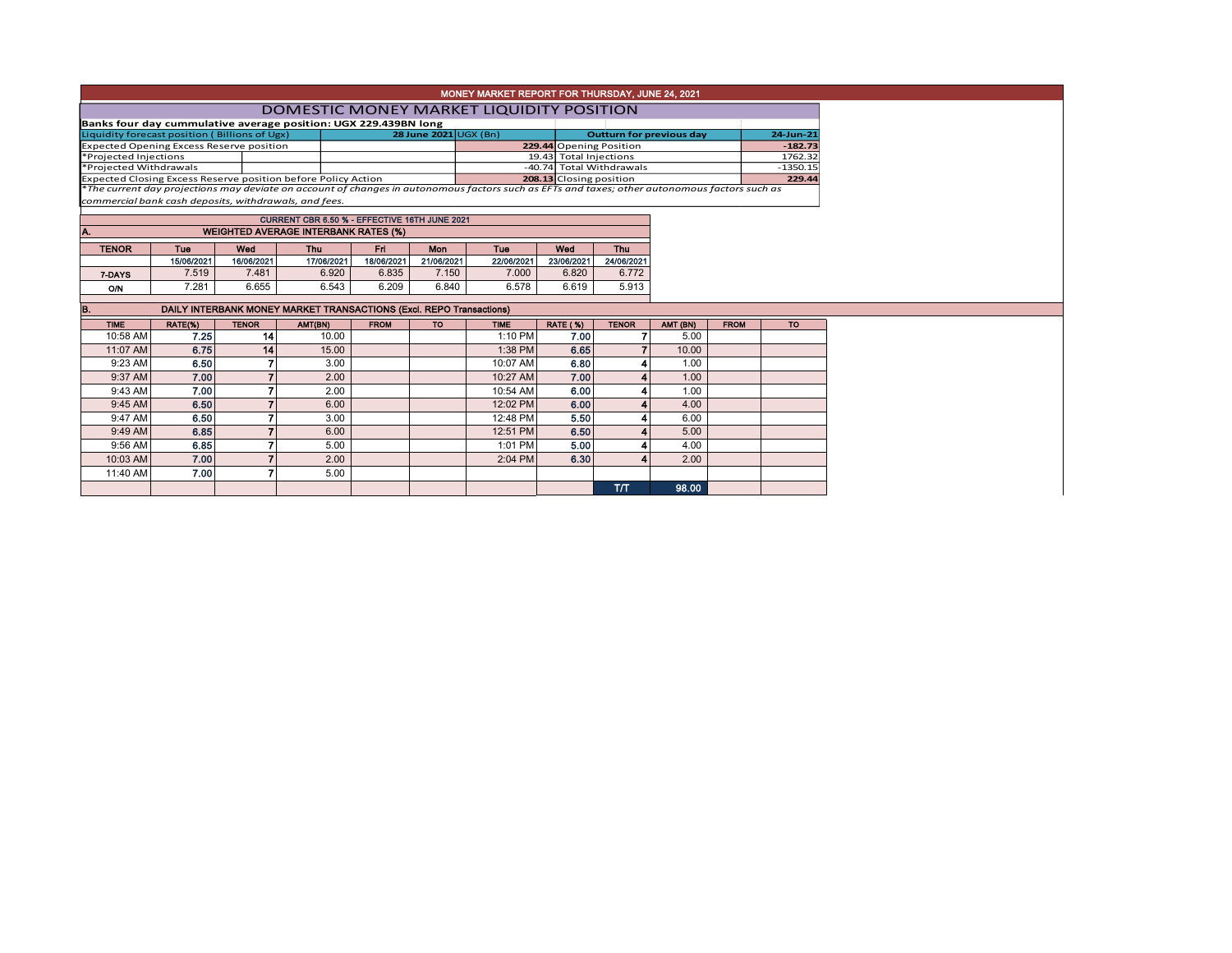

| D.                         | MONETARY POLICY OPERATIONS MATURITIES PROFILE: (01-JULY 2021 - 29-JULY 2021) |             |             |             |                          |              |  |  |  |  |  |  |  |  |
|----------------------------|------------------------------------------------------------------------------|-------------|-------------|-------------|--------------------------|--------------|--|--|--|--|--|--|--|--|
| <b>DATE</b><br><b>THUR</b> |                                                                              | <b>THUR</b> | <b>THUR</b> | <b>THUR</b> | <b>THUR</b>              | <b>TOTAL</b> |  |  |  |  |  |  |  |  |
|                            | 01-Jul-21                                                                    | 08-Jul-21   | 15-Jul-21   | 22-Jul-21   | 29-Jul-21                |              |  |  |  |  |  |  |  |  |
| <b>REPO</b>                | 1.023.27                                                                     |             | -           |             | $\overline{\phantom{a}}$ | 1.023.27     |  |  |  |  |  |  |  |  |
| <b>REV REPO</b>            |                                                                              |             | ۰           |             | ۰                        |              |  |  |  |  |  |  |  |  |
| <b>DEPO AUCT</b>           | 506.30                                                                       | 37.06       | 292.19      | 85.32       | 84.00                    | 1.004.87     |  |  |  |  |  |  |  |  |
| <b>TOTALS</b>              | 1.529.57                                                                     | 37.06       | 292.19      | 85.32       | 84.00                    | 2.028.14     |  |  |  |  |  |  |  |  |
|                            |                                                                              |             |             |             |                          |              |  |  |  |  |  |  |  |  |

Total O/S Deposit Auction balances held by BOU up to 19 august 2021: UGX 1,151 BN Total O/S Repo, Reverse Repo & Deposit Auction balances held by BOU: UGX 2,175 BN

|                                                                                                                                                                                                                                                                                                                                                                                                                                                                                                                                                                                                                                                                                                                                                                                                                                                                  |  |  |  |            | Eii)        | <b>MONETARY POLICY MARKET OPERATIONS</b>       |               |            |              |                |
|------------------------------------------------------------------------------------------------------------------------------------------------------------------------------------------------------------------------------------------------------------------------------------------------------------------------------------------------------------------------------------------------------------------------------------------------------------------------------------------------------------------------------------------------------------------------------------------------------------------------------------------------------------------------------------------------------------------------------------------------------------------------------------------------------------------------------------------------------------------|--|--|--|------------|-------------|------------------------------------------------|---------------|------------|--------------|----------------|
| (EI) STOCK OF TREASURY SECURITIES<br>LAST TBIILS ISSUE DATE: 24-JUNE-2021<br>On-the-run O/S T-BILL STOCKs (Bns-UGX)<br>6.387.02<br>19,651.78<br>On-the-run O/S T-BONDSTOCKs(Bns-UGX)<br>26,038.80<br><b>TOTAL TBILL &amp; TBOND STOCK- UGX</b><br>O/S=Outstanding<br><b>YTM (%)</b><br><b>CHANGE IN</b><br><b>MATURITY</b><br><b>TOTAL STOCK</b><br><b>(BN UGX)</b><br>AT CUT OFF*<br><b>YTM (+/-)</b><br>91<br>$-0.078$<br>76.05<br>6.771<br>182<br>$-0.201$<br>418.26<br>8.799<br>364<br>$-0.210$<br>5,892.71<br>9.740<br>2YR<br>$-1.500$<br>11.500<br>3YR<br>$-1.197$<br>12.800<br>5YR<br>$-1.400$<br>15.100<br>1.589.27<br><b>10YR</b><br>$-2.231$<br>13.739<br>9.327.22<br>$-1.700$<br>15YR<br>14.400<br>7.717.58<br>$-0.510$<br><b>20YR</b><br>16.990<br>1.017.70<br>Cut OFF is the lowest price/ highest yield that satisfies the auction awarded amount. |  |  |  |            |             | (VERTICAL REPOS, REV-REPOS & DEPOSIT AUCTIONS) |               |            |              |                |
|                                                                                                                                                                                                                                                                                                                                                                                                                                                                                                                                                                                                                                                                                                                                                                                                                                                                  |  |  |  | 28/06/2021 | OMO         | <b>ISSUE DATE</b>                              | <b>AMOUNT</b> | <b>WAR</b> | <b>RANGE</b> | <b>TENOR</b>   |
|                                                                                                                                                                                                                                                                                                                                                                                                                                                                                                                                                                                                                                                                                                                                                                                                                                                                  |  |  |  | 28/06/2021 | <b>DAUT</b> | 27-May -                                       | 35.70         | 7.649      |              | 56             |
|                                                                                                                                                                                                                                                                                                                                                                                                                                                                                                                                                                                                                                                                                                                                                                                                                                                                  |  |  |  |            | <b>DAUT</b> | 27-Mayl-                                       | 44.05         | 7.316      |              | 28             |
|                                                                                                                                                                                                                                                                                                                                                                                                                                                                                                                                                                                                                                                                                                                                                                                                                                                                  |  |  |  |            | <b>REPO</b> | 27-May                                         | 949.00        | 7.000      |              | 8              |
|                                                                                                                                                                                                                                                                                                                                                                                                                                                                                                                                                                                                                                                                                                                                                                                                                                                                  |  |  |  |            | <b>DAUT</b> | $04$ -Jun $-$                                  | 83.03         | 7.743      |              | 55             |
|                                                                                                                                                                                                                                                                                                                                                                                                                                                                                                                                                                                                                                                                                                                                                                                                                                                                  |  |  |  |            | <b>REPO</b> | $04 - Jun$                                     | 701.00        | 7.000      |              | 6              |
|                                                                                                                                                                                                                                                                                                                                                                                                                                                                                                                                                                                                                                                                                                                                                                                                                                                                  |  |  |  |            | <b>REPO</b> | $07 - Jun$                                     | 283.00        | 7.000      |              | 3              |
|                                                                                                                                                                                                                                                                                                                                                                                                                                                                                                                                                                                                                                                                                                                                                                                                                                                                  |  |  |  |            | <b>DAUT</b> | $10 - Jun$                                     | 9.94          | 7.552      |              | 28             |
|                                                                                                                                                                                                                                                                                                                                                                                                                                                                                                                                                                                                                                                                                                                                                                                                                                                                  |  |  |  |            | <b>DAUT</b> | $10$ -Jun $-$                                  | 28.88         | 7.604      |              | 56             |
|                                                                                                                                                                                                                                                                                                                                                                                                                                                                                                                                                                                                                                                                                                                                                                                                                                                                  |  |  |  |            | <b>REPO</b> | $10 - Jun$                                     | 579.00        | 7.000      |              | $\overline{7}$ |
|                                                                                                                                                                                                                                                                                                                                                                                                                                                                                                                                                                                                                                                                                                                                                                                                                                                                  |  |  |  |            | <b>REPO</b> | 14-Jun                                         | 166.00        | 7.000      |              | 3              |
|                                                                                                                                                                                                                                                                                                                                                                                                                                                                                                                                                                                                                                                                                                                                                                                                                                                                  |  |  |  |            | <b>REPO</b> | $15 - Jun$                                     | 248.00        | 7.000      |              | $\overline{2}$ |
|                                                                                                                                                                                                                                                                                                                                                                                                                                                                                                                                                                                                                                                                                                                                                                                                                                                                  |  |  |  |            | <b>DAUT</b> | 17-Jun                                         | 57.49         | 6.963      |              | 56             |
|                                                                                                                                                                                                                                                                                                                                                                                                                                                                                                                                                                                                                                                                                                                                                                                                                                                                  |  |  |  |            | <b>DAUT</b> | $17$ -Jun $-$                                  | 9.95          | 6.998      |              | 28             |
|                                                                                                                                                                                                                                                                                                                                                                                                                                                                                                                                                                                                                                                                                                                                                                                                                                                                  |  |  |  |            | <b>REPO</b> | 17-Jun                                         | 619.00        | 6.500      |              | $\overline{7}$ |
|                                                                                                                                                                                                                                                                                                                                                                                                                                                                                                                                                                                                                                                                                                                                                                                                                                                                  |  |  |  |            | <b>REPO</b> | $21 - Jun$                                     | 214.00        | 6.500      |              | 3              |
|                                                                                                                                                                                                                                                                                                                                                                                                                                                                                                                                                                                                                                                                                                                                                                                                                                                                  |  |  |  |            | <b>REPO</b> | 22-Jun                                         | 347.50        | 6.500      |              | $\overline{2}$ |
|                                                                                                                                                                                                                                                                                                                                                                                                                                                                                                                                                                                                                                                                                                                                                                                                                                                                  |  |  |  |            | <b>REPO</b> | $23 - Jun$                                     | 325.00        | 6.500      |              |                |
|                                                                                                                                                                                                                                                                                                                                                                                                                                                                                                                                                                                                                                                                                                                                                                                                                                                                  |  |  |  |            | <b>DAUT</b> | $24$ -Jun $-$                                  | 48.94         | 6.846      |              | 28             |
|                                                                                                                                                                                                                                                                                                                                                                                                                                                                                                                                                                                                                                                                                                                                                                                                                                                                  |  |  |  |            | <b>DAUT</b> | $24$ -Jun $-$                                  | 58.51         | 6.972      |              | 56             |
|                                                                                                                                                                                                                                                                                                                                                                                                                                                                                                                                                                                                                                                                                                                                                                                                                                                                  |  |  |  |            | <b>REPO</b> | 24-Jun -                                       | 1.022.00      | 6.500      |              | 7              |
|                                                                                                                                                                                                                                                                                                                                                                                                                                                                                                                                                                                                                                                                                                                                                                                                                                                                  |  |  |  |            |             | WAR-Weighted Average Rate                      |               |            |              |                |